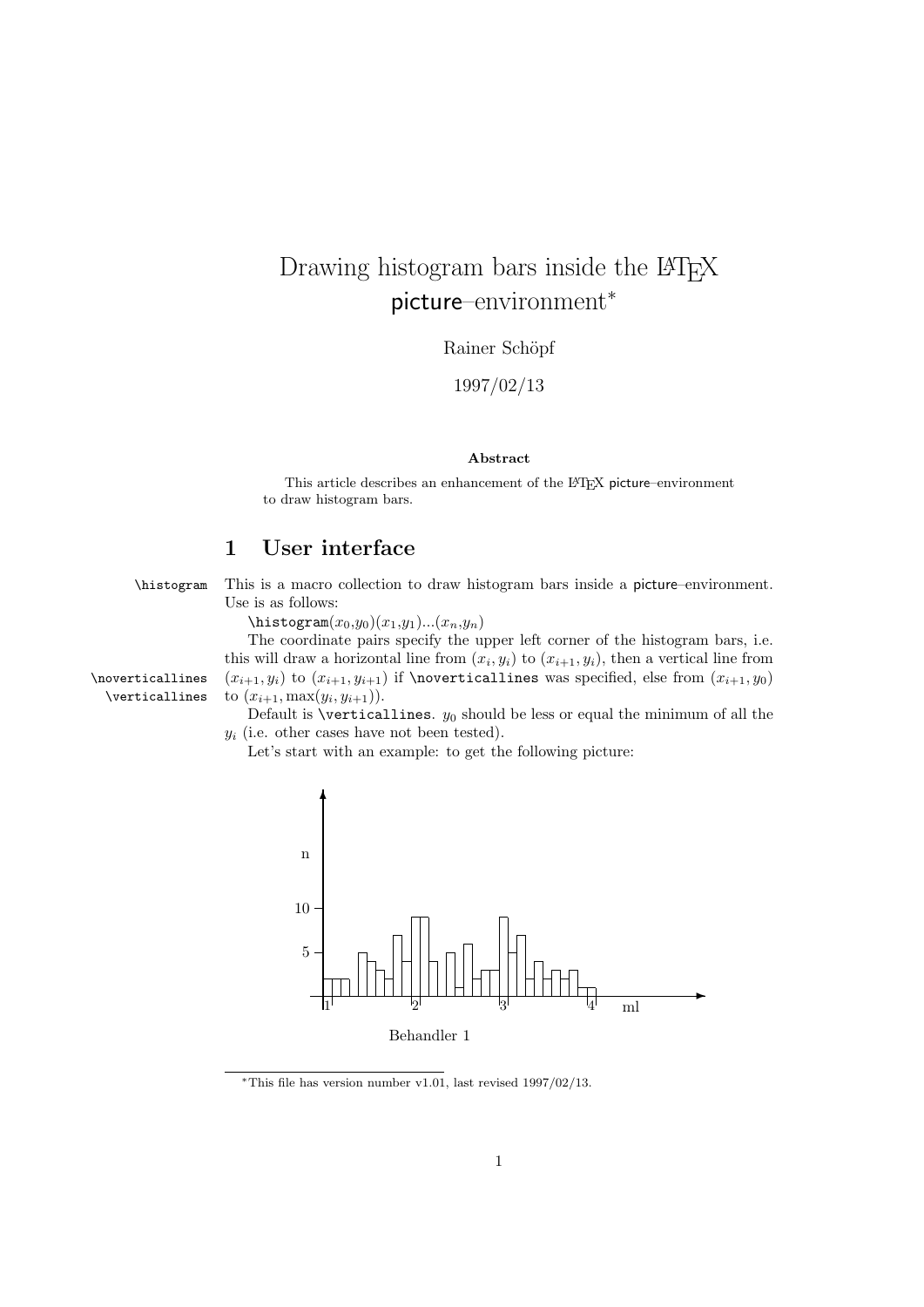I used these LATEX commands:

```
\setlength{\unitlength}{1mm}
\begin {picture}(100,65)(-10,-15)
\thicklines
\put(0,-3){\vector(0,1){50}}
\put(-3,0){\vector(1,0){90}}
\thinlines
\put(0,0){\line(0,-1){2}}
\put(2,0){\line(0,-1){2}}
\put(20,0){\line(0,-1){2}}
\put(22,0){\line(0,-1){2}}
\put(40,0){\line(0,-1){2}}
\put(42,0){\line(0,-1){2}}
\put(60,0){\line(0,-1){2}}
\put(62,0){\line(0,-1){2}}
\put(0,-1){\makebox(2,0)[t]{\small{small 1}}\put(20,-1){\makebox(2,0)[t]{\small 2}}
\put(40,-1){\makebox(2,0)[t]{\small{small 3}}\label{thm:main} $$\put (60, -1){\makebox(2,0)[t]{\small{small 4}}"\put(70,-1){\makebox(0,0)[t]{ml}}
\put(0,10){\line(-1,0){2}}
\put(0,20){\line(-1,0){2}}
\put(-3,8){\makebox(0,4)[r]{5}}
\put(-3,18){\makebox(0,4)[r]{10}}
\put(-3,30){\makebox(0,4)[r]{n}}
\put(15,-10){Behandler 1}
\histogram(0,0)(0,4)(2,4)(4,4)(6,0)(8,10)(10,8)(12,6)(14,4)
          (16,14)(18,8)(20,18)(22,18)(24,8)(26,0)(28,10)(30,2)(32,12)(34,4)(36,6)(38,6)(40,18)(42,10)(44,14)(46,4)
          (48,8)(50,4)(52,6)(54,4)(56,6)(58,2)(60,2)(62,0)
\end{picture}
```
## 2 Implementation

1  $\langle *package \rangle$ 

```
\hist@y
\hist@ystart
```
\hist@x Here's how it is implemented: first we allocate three counters that are needed later on.  $\hbox{dist@x}$  and  $\hbox{dist@y}$  are the x and y coordinate of the *current point*, i.e. the point that serves as a start for the next box of the histogram. \hist@ystart holds the y coordinate of the first point, i.e.  $y_0$ .

> 2 \newcount\hist@x 3 \newcount\hist@y 4 \newcount\hist@ystart

\noverticallines \verticallines We need a switch to decide if the vertical lines of the histogram boxes are to be drawn from  $y_i$  to  $y_{i+1}$  or from  $y_0$  to  $\max(y_i, y_{i+1})$ . Default is the latter.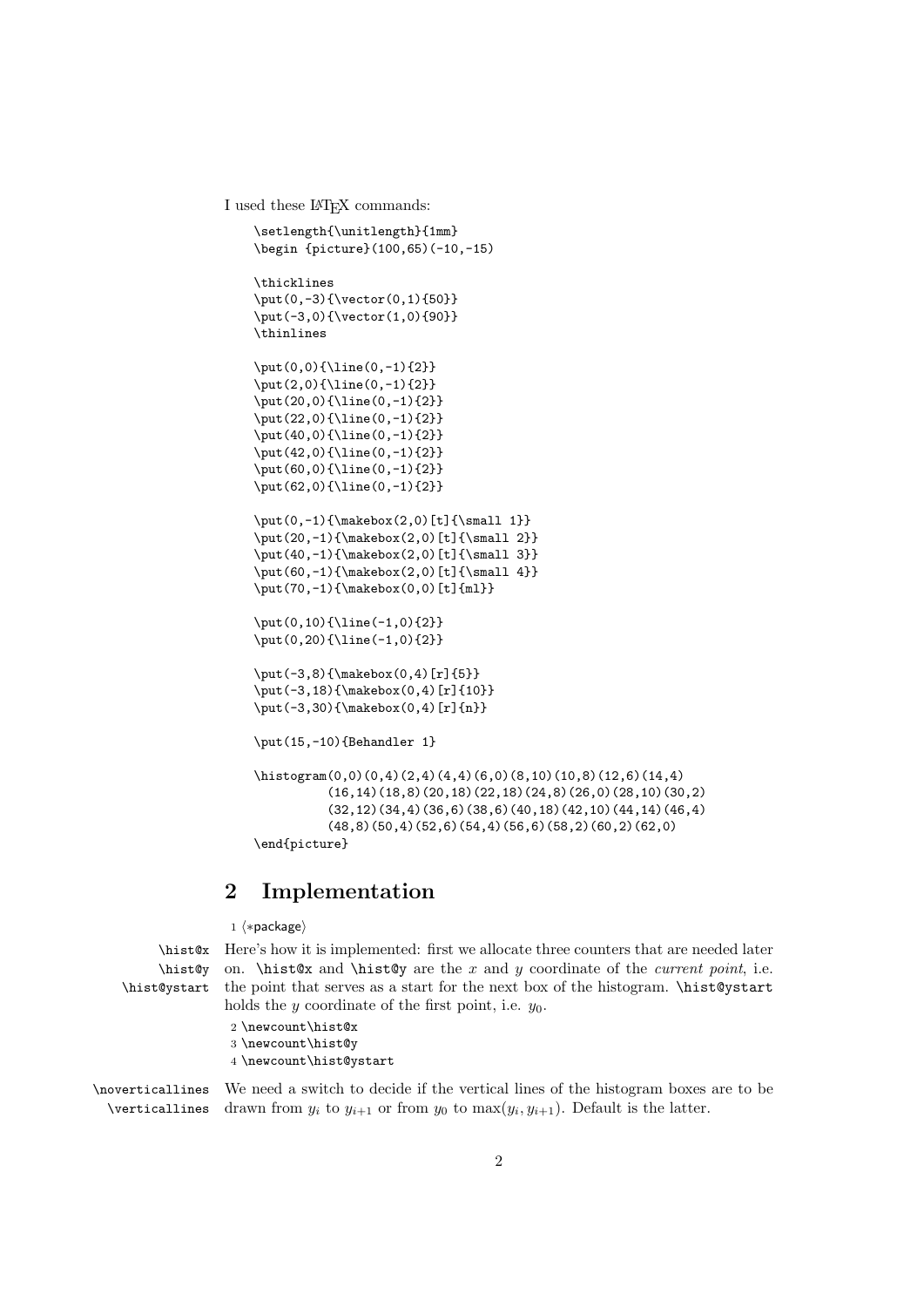```
5 \newif\ifhist@vert
6
7 \let\verticallines\hist@verttrue
8 \let\noverticallines\hist@vertfalse
9
10 \hist@verttrue
```
\histogram The \histogram command takes the starting point as argument and initializes the counters. \hist@x, \hist@y and \hist@ystart are set to  $x_0$ ,  $y_0$  and  $y_0$ , respectively.

```
11 \def\histogram(#1,#2){\hist@x #1 \hist@y #2 \hist@ystart\hist@y
```

```
Then the macro \hist@next is used.
```

```
12 \hist@next}
```
\hist@next \hist@next looks at the next token to see if there is another open parentheses. If this is the case it calls \hist@box, otherwise \hist@end.

13 \def\hist@next{\@ifnextchar ({\hist@box}{\hist@end}}

\hist@box The macro \hist@box does nearly all the work. The first thing to do is to set the temporary counter  $\text{temperature}$  to  $x_{i+1} - x_i$ . Remember that  $\text{hist} \& x_i$ coordinate of the last point (i.e.  $x_i$ ) whereas the macros first argument is  $x_{i+1}$ . So we write

```
14 \def\hist@box(#1,#2){\@tempcnta -\hist@x
15 \advance\@tempcnta #1
```
The next step is easy: draw the horizontal part of the histogram box. The line starts at  $(x_i, y_i)$  and has length **\@tempcnta\unitlength**.

```
16 \ifnum \@tempcnta >\z@
17 \put(\hist@x,\hist@y){\line(1,0){\@tempcnta}}\else
18 \put(\hist@x,\hist@y){\line(-1,0){-\@tempcnta}}\fi
```

```
Now set \hist@x to x_{i+1}:
```

```
19 \hist@x #1
```

```
If \verticallines was set we first set \@tempcnta to \max(y_i, y_{i+1}):
```

```
20 \ifhist@vert
```

```
21 \ifnum \hist@y >#2 \@tempcnta\hist@y
22 \text{else} \text{0} \else \\tempcnta #2 \fi
```
then we set \@tempcntb to the same value and \@tempcnta to the length of the line to draw.

```
23 \@tempcntb\@tempcnta
24 \advance\@tempcnta -\hist@ystart
```
We draw the line

25 \put(\hist@x,\@tempcntb){\line(0,-1){\@tempcnta}}%

which finishes this case.

 $26 \text{ kg}$ 

In the other case (i.e. if **\noverticallines** was set) we have to draw a line from  $y_i$  to  $y_{i+1}$ . We set **\@tempcnta** to  $y_{i+1} - y_i$ 

27 \@tempcnta -\hist@y

28 \advance\@tempcnta #2